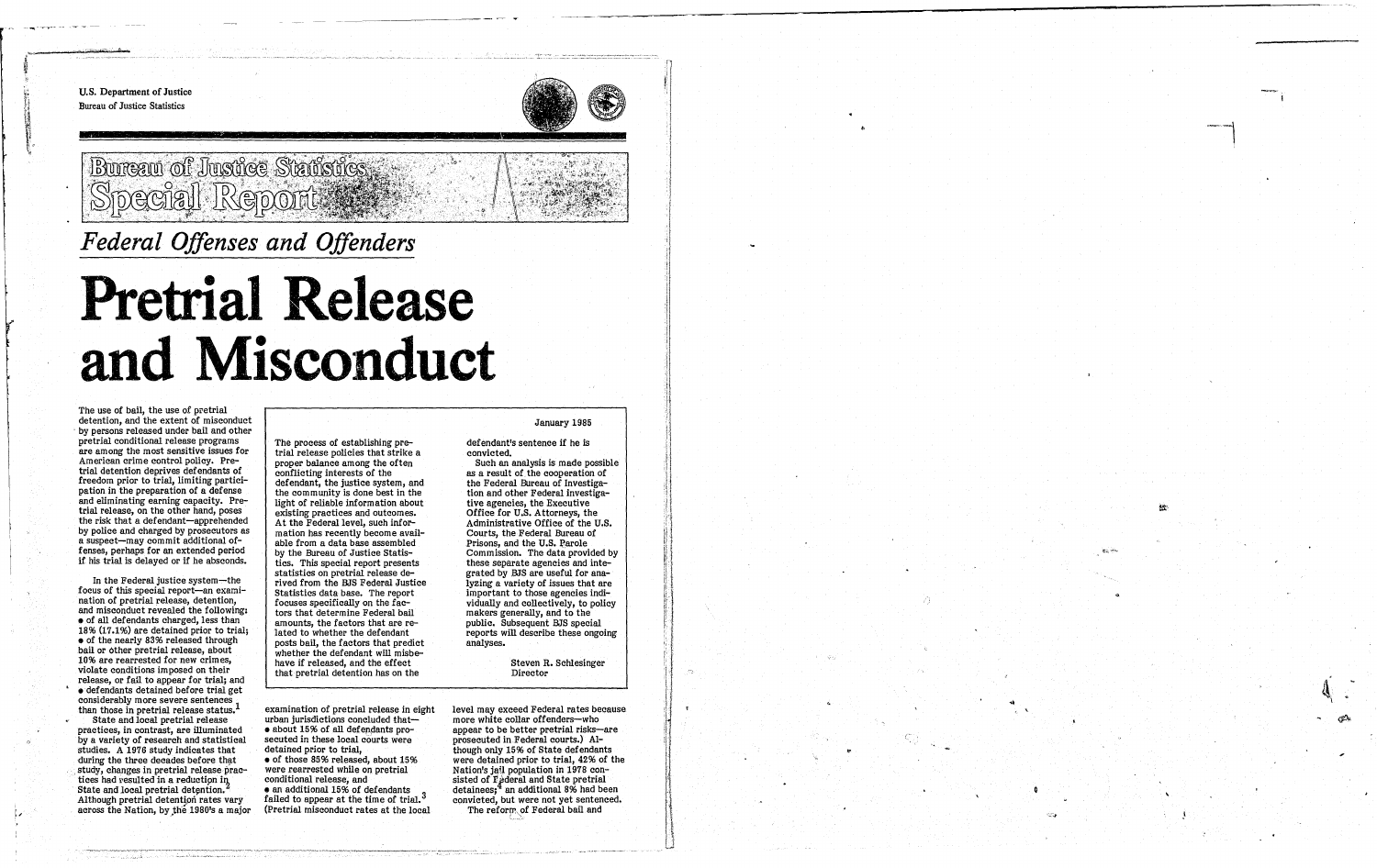, "

pretrial release procedure was a prominent aspect of the Comprehensive Crime Control Act of 1984.<sup>5</sup> Under that act, Federal defendants may be detained without bail if it is determined in a special hearing that no financial or other conditions will reasonably assure the appearance of the person as required and guarantee the safety of other persons in the community. Federal defendants may also be released without bail or, if it *is* deemed necessary to assure appearance at trial or the public safety, bail may be imposed provided it is affordable.

--~.------~.~.~--~---- r-

#### FEDERAL BAIL RELEASE AND PRETRIAL MISCONDUCT

• Once bail is set, what variables affect whether the defendant will post bail? • Once a defendant is released, what variables predict pretrial misconducti.e., failure to appear for court or arrest while on bail?

 $\bullet$  What effect does pretrial detention have on an offender's sentence?

This special report presents statistical findings that describe Federal bail release and pretrial misconduct. The analysis focuses on the following issues:

• What variables affect the amount of bail a defendant must post in Federal courts?

Table 1 displays the variables used in the analysis. These variables correspond generally to the factors that are cited in the new Federal bail reform legislation. Findings from the statistical analysis are summarized in tables 2-5, which provide estimates of the marginal effects that selected variables have on bail amounts, posting bail, misconduct while on bail, and sentence severity, holding constant the other variables described in table 1. As noted, the tables describe trends; that is, the statistics are approximations of relationships between variables

Reported findings were based on a subset of the recently established BJS integrated Federal. statistics data *the.*  The complete file contains information about case processing from investigation through prosecution, adjudication, sentencing, and corrections for Federal defendants whose felony and serious misdemeanor cases were terminated in district courts during 1979.

The subset is limited to data from 13 districts that supported experimental pretrial service programs and reported bail decisions and release outcomes to the Pretrial Services Branch of the Probation Division of the Administrative Office of the U.S. Courts. These 13 districts accounted for about 25% of all felony and serious misdemeanor cases terminated during 1979. Interviews with pretrial service agency officials supplement the computerized data.

that in reality are more complex than the statistical representations.

• deposit bond-the defendant posts a portion of the bail bond, typically 10%, with the court and is responsible for the rest if he fails to appear for court;

 $\gamma$ 

About half of all Federal defendants released during 1979 were released on unsecured bond, 23% were released on personal recognizance, 14% were released on deposit bond, 9% were released on surety bond, and less than 2% were released on collateral bond.

A variety of factors, including most of those listed in table 1, affect the level of bail. Three factors are especially important: the seriousness of the charged offense, the district where bail was imposed, and the offender's criminal record-in that order. The marginal effect of each of these three factors is described in table 2, which presents variations in bail amounts.

|                                                                                                                                                                                     | Variables used in analysis of: |                                                                                                                                                                    |                    |                          |
|-------------------------------------------------------------------------------------------------------------------------------------------------------------------------------------|--------------------------------|--------------------------------------------------------------------------------------------------------------------------------------------------------------------|--------------------|--------------------------|
|                                                                                                                                                                                     | Amount<br>of bail              | Ability<br>to post                                                                                                                                                 | Pretrial<br>mis-   | <b>Impact</b><br>on sen- |
| Variables                                                                                                                                                                           | set                            | bail                                                                                                                                                               | conduct            | tencing                  |
| Offense seriousness                                                                                                                                                                 |                                |                                                                                                                                                                    | чы,                |                          |
| Maximum statutory sentence                                                                                                                                                          | X.                             | X                                                                                                                                                                  | x                  | x                        |
| Felony or misdemeanor                                                                                                                                                               | X                              | X                                                                                                                                                                  | X                  | X                        |
| Special aggravating circumstances                                                                                                                                                   | X                              | X                                                                                                                                                                  | X.                 | X                        |
| Type of offense (bank robbery, drugs, etc.)                                                                                                                                         | x                              | X                                                                                                                                                                  | x                  | X                        |
| Prior criminal record                                                                                                                                                               |                                |                                                                                                                                                                    |                    |                          |
| Prior probation/parole revocation                                                                                                                                                   |                                | x                                                                                                                                                                  | x                  | х                        |
| Number of prior felony convictions                                                                                                                                                  | X                              | X                                                                                                                                                                  | x                  | X                        |
| Number of prior misdemeanor convictions                                                                                                                                             | x                              | $\ddot{x}$                                                                                                                                                         |                    | X                        |
| Number of times imprisoned                                                                                                                                                          |                                | X                                                                                                                                                                  | x                  | x                        |
| Indication of a juvenile record                                                                                                                                                     |                                | X                                                                                                                                                                  | X                  | x                        |
| Recent criminal history                                                                                                                                                             |                                |                                                                                                                                                                    |                    |                          |
| On probation/parole at time of                                                                                                                                                      |                                |                                                                                                                                                                    |                    |                          |
| Federal offense                                                                                                                                                                     | x                              | x                                                                                                                                                                  |                    | x                        |
| Other cases pending                                                                                                                                                                 | x                              | x                                                                                                                                                                  | X                  | x                        |
| <b>Stability factors</b>                                                                                                                                                            |                                |                                                                                                                                                                    |                    |                          |
| Marital status                                                                                                                                                                      |                                | x                                                                                                                                                                  | X                  |                          |
| Months at present address                                                                                                                                                           | x                              | X                                                                                                                                                                  | X                  |                          |
| Prior instances of failure to appear                                                                                                                                                |                                | x                                                                                                                                                                  | X)                 | x                        |
| Number of dependents supported                                                                                                                                                      |                                | х.                                                                                                                                                                 | X.                 |                          |
| <b>Economic status</b>                                                                                                                                                              |                                |                                                                                                                                                                    |                    |                          |
| Education                                                                                                                                                                           |                                | X                                                                                                                                                                  | X                  |                          |
| Months in present job                                                                                                                                                               |                                | X                                                                                                                                                                  | X                  |                          |
| Months unemployed                                                                                                                                                                   |                                | X                                                                                                                                                                  | x                  |                          |
| Annual income                                                                                                                                                                       |                                | x                                                                                                                                                                  | X                  |                          |
| Private or public counsel                                                                                                                                                           | x                              | x                                                                                                                                                                  | x                  | x                        |
| Drug use                                                                                                                                                                            |                                |                                                                                                                                                                    |                    |                          |
| Abused opiates                                                                                                                                                                      |                                | x                                                                                                                                                                  | X                  | x                        |
| Abused non-opiate drugs                                                                                                                                                             |                                | Х.                                                                                                                                                                 | x                  | X                        |
| Abused alcohol                                                                                                                                                                      |                                | x                                                                                                                                                                  | X                  | x                        |
| Other personal variables                                                                                                                                                            |                                |                                                                                                                                                                    |                    |                          |
| Sex                                                                                                                                                                                 | x                              | X                                                                                                                                                                  | X                  | $\mathbf{x}$             |
| Race                                                                                                                                                                                | x                              | x                                                                                                                                                                  | X                  | $\bar{\mathbf{x}}$       |
| Age                                                                                                                                                                                 |                                | X                                                                                                                                                                  | x                  | X                        |
| Physical illness                                                                                                                                                                    |                                | X                                                                                                                                                                  | $\bar{\mathbf{x}}$ |                          |
| Psychological illness                                                                                                                                                               |                                | X                                                                                                                                                                  | x                  |                          |
| Process variables                                                                                                                                                                   |                                |                                                                                                                                                                    |                    |                          |
| Conviction: jury, bench, or guilty plea                                                                                                                                             |                                |                                                                                                                                                                    |                    | x                        |
| District where prosecuted                                                                                                                                                           | X                              |                                                                                                                                                                    |                    | X                        |
| Days on bail                                                                                                                                                                        |                                |                                                                                                                                                                    | x                  |                          |
| Bail amount                                                                                                                                                                         |                                | x                                                                                                                                                                  |                    |                          |
| Detained prior to trial                                                                                                                                                             |                                |                                                                                                                                                                    |                    | Х                        |
| An X denotes variables that were retained<br>In the final regression specification; not all<br>retained variables were statistically<br>significant. Additional variables were used |                                | in earlier regression specifications. For<br>elaboration, see Pretrial Release and<br>Misconduct in the Federal Justice System,<br>(fortheoming from BJS in 1985). |                    |                          |

Although charge seriousness and jurisdiction were the primary factors determining the type and amount of bail, the defendant's criminal record was also important. For example, 71% of all defendants without criminal conviction histories were released on personal recognizance or unsecured bond, compared to 56% of defendants with one prior felony conviction, 45% of defendants with two prior felony convictions, and 37% of defendants with three or more prior felony<br>convictions.

#### TYPE OF BAIL RELEASE

In Federal district courts, a defendant must be given a bail hearing within 24 hours of his arrest. The hearing, which is conducted by a judge or magistrate, determines the conditions under which the defendant may be released pending trial. There are five forms of bail in Federal court:<sup>c</sup> • release on personal recognizance—the defendant posts no bail bond, but may be prosecuted for failure to appear for a scheduled court date; o release on unsecured bond-the defendant posts no bail bond but risks

forfeiting a prescribed amount for failure to appear;

• surety bond-the defendant is required to post the full bail amount with the court prior to release; and • collateral bond-the defendant posts collateral instead of a surety bond.

#### AMOUNT OF BAIL

Ultimately, 83% of all defendants are released on personal recognizance, on unsecured bond, or after posting bail; 17% are detained. A variety of factors appear to affect the probability that a defendant wlll post bail. Of these factors, the most important are the level of bail, the defendant's income, his residential stability, evidence that he has failed to appear in court in the past, and his age, sex, and race. Table 3 describes the relationship between the above factors and the probability of posting bail, holding constant the factors listed in table 1.

For purposes of the analysis, bail amount was considered to be the final amount required to be posted after the defendant had exhausted all review hearings and appeals.<sup>3</sup> Furthermore, bail was considered to equal zero for unsecured bond and personal recognizance, and it was assumed to equal 10% of the total amount for deposit bond.

> Table 3 illustrates a second expected relationship: the probability of posting bail increases with the defendant's annual income, his education, and his ability to hire a private attorney. A "wealthy" defendant (one with a college degree, \$50,000 annual legal income, and a private attorney) is almost certain to post bail of \$5Q,000 or less. EVen for amounts over \$100,000, release is more likely than not. In contrast, the probability that a "poor" defendant (no high school degree, \$4,000 annual legal income, and an appointed attorney) will post bail is 84% for a \$15,000 bond, 58% for a \$30,000 bond and  $26\%$  for a  $$50,000$  bond.

# Charge seriousness

In Federal courts, as in State and local courts, high bail is reserved generally for defendants accused of serious crimes. Bank robbery-one of the most serious Federal crimesresults in bail of \$10,000 or more in 61% of all cases. Twenty-five percent of all defendants in drug law violation cases (mostly upper- and middle-level dealing) are required to post bail of \$10,000 or more. In contrast, 85% of all defendants accused of fraud were released on personal recognizance or unsecured bail.

Holding the offense and other variables constant, bail was typically between \$4,500 and \$6,000 for defendants charged with crimes that carry a 5-year maximum penalty (see<br>table 2).<sup>10</sup> Offenses with a 15-year table 2). $10$  Offenses with a 15-year maximum penalty typically resulted in bail between \$8,500 and \$10,500. Offenses with 25-year maximum terms typically resulted in bail between \$13,500 and \$17,000.

# District

Holding other factors constant, bail amounts varied across the 13 districts; extremes are reported in table 2. The "high bail district" typically set bail between \$13,500 and \$17,500 for defendants accused of crimes carrying a 15-year maximum sentence. For the same type of crime, and for similar defendants, the "average bail district" typically set bail at between \$7,000 and \$10,000. Under similar circumstances, the "low bail district" typically set bail in the range of  $$5,500$  to  $$7,500$ .

#### Prior'record

As shown in table 2, a positive correlation exists between bail amount and criminal record when controls are

• I~ '. ~ ~ • " .... !.... ;.-:- '~'.:.

#### Bail amount

introduced for other variables. For instance, offenders with "serious  $re$ cords" (defined here as three prior felony convictions, on probation or parole, and charges pending for a non-Federal offense) typically were required to post bail in an amount between  $$16,500$  and  $$20,500$ . Offenders who were accused of similar crimes, but who had "less serious records" (defined as one prior felony conviction, not on probation or parole, and no other charges pending) typically faced a bail amount between \$9,500 and \$12,000. Under similar circumstances, offenders with "no record" typically faced a bail between \$7,500 and \$9,000.

| Table 2. Variation in bail amounts                                                                                                                                                                                                                                                                                                                                                                                                    |                                                                                        |
|---------------------------------------------------------------------------------------------------------------------------------------------------------------------------------------------------------------------------------------------------------------------------------------------------------------------------------------------------------------------------------------------------------------------------------------|----------------------------------------------------------------------------------------|
| Selected relevant variables                                                                                                                                                                                                                                                                                                                                                                                                           | Average bail amounts <sup>a</sup>                                                      |
| Offense seriousness<br>25-year maximum penalty<br>15-year maximum penalty<br>5-year maximum penalty                                                                                                                                                                                                                                                                                                                                   | \$13,500-17,000<br>\$8,500-10,500<br>\$4,500-6,000                                     |
| <b>District</b> <sup>b</sup><br>High bail district (imposed the highest average bail amounts)<br>Average bail district (district composite, average bail across Nation)<br>Low bail district (imposed lowest average bail amounts)                                                                                                                                                                                                    | \$13,500-17,500<br>\$7,000-10,000<br>\$5,500-7,500                                     |
| Prior record <sup>b</sup><br>Serious record (three prior felony convictions, on probation or parole<br>at time of arrest, and charges pending for a previous offense)<br>Less serious record (one prior felony conviction, not on probation<br>or parole, and no charges pending)<br>No record (absence of all three conditions)                                                                                                      | \$16,500-20,500<br>\$9,500-12,000<br>\$7,500-9,000                                     |
| variable were derived from regression<br>Source: Integrated Federal Justice Statistics<br>analysis, holding other variables constant<br>data base, as elaborated in Pretrial Release<br>(see table 1).<br>and Misconduct in the Federal Justice System,<br>ь<br>fortheoming from BJS in 1985.<br><sup>a</sup> See footnote 10 at end of text for an<br>year maximum statutory penalty.<br>explanation of ranges. The figures for each | Calculations were based on an assumption<br>that the most serious charge carries a 15- |

### Other variables

The statistical analysis indicated that bail was somewhat lower for defendants who had lived at the same address for several years than for transients, somewhat lower for women than for men, and lower for defendants with college and high-school degrees than for defendants without. Holding other factors constant, there was no correlation between bail amount and any of the following: race, age, drug use, income, employment history, dependents supported by the defendant, and past history of jumping bail.

#### POSTING BAIL

Bail is set by a Judge or magistrate within 24 hours of arrest, generally within the presence of a pretrial service agency representative, an Assistant U.S. Attorney, and the defendant's counsel, who may be appointed at this stage if the defendant is indigent. If the defendant cannot post the bail set at the first hearing, he may request a reduction in bail at a subsequent review hearing or appeal. Approximately 90% of all released defendants gain their release at the initial hearing.

3

The probability of posting bail decreases, as one would suspect, as the bail amount increases. ASSUming that in the case of a deposit bond the defendant is required to post 10% of the bond's face amount, and holding constant :pther variables listed in table 1, most defendants were able to post bail of \$10,000 or less, fewer than half were able to post bail set at \$50,000, and about one in ten were able to post bail in excess of \$100,000.

#### Financial standing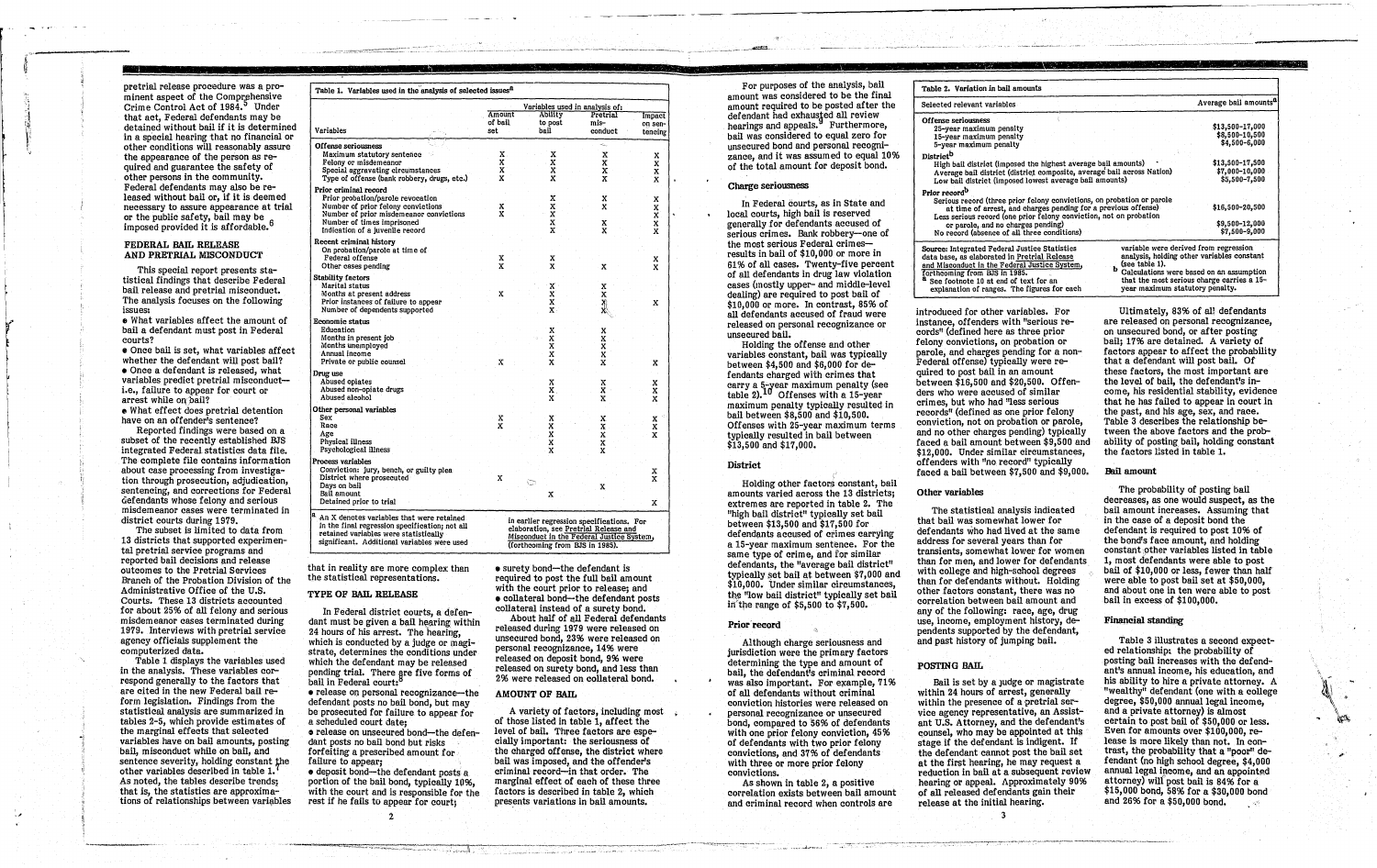..

# Residential stability and prior failure to appear

Table 3 indicates that a "stable" defendant (defined &s married, same residence for 6 years, and no prior instance of failure to appear) has a 9496 probability of posting \$15,000 bail and a 79% probability of posting \$30,000 bail, holding constant other variables, including income. For a "transient" (not married, no fixed abode, and one or more prior instances of failure to appear) the probability of posting bail is much less-86% for bail set at \$15,000 and 58% for bail set at \$30,000. Defendants with stable community ties may have greater access to funds and also may be more willing to pay for release in order to return to their families and friends than defendants with less stable community ties.

#### Age, sex, and race

These figures were derived from regression analysis, holding other variables constant (table 1).

- "Wealthy"-college degree, \$50,000 annual legal income, and retained counsel. "Poor"-no high school degree, \$4,000 legal
- e "Stable"--married, same residence for 6 years, no prior failures to appear.<br>
"Transient"--not married, no fixed abode;<br>
"Transient"--not married, no fixed abode;<br>
one or more prior failures to appear.
- 

Holding other variables constant, men are less likely than women to post bail, non-Caucasians are less likely than Caucasians, and younger defendants are less likely than clder defendants. As shown in table 3, the probability is only 2% that a 40-year-old, Caucasian female will fail to post \$15,000 bail. while the failure rate is six times greater (12%) for a 30-year-old, non-

| Table 3. Variation in the probability<br>of posting bail |                                             |  |  |  |
|----------------------------------------------------------|---------------------------------------------|--|--|--|
| Selected relevant variables                              | Probability<br>of posting bail <sup>a</sup> |  |  |  |
| Bail amount                                              |                                             |  |  |  |
| \$10,000                                                 | 98%                                         |  |  |  |
| \$50,000                                                 | 42                                          |  |  |  |
| \$100,000                                                | 13                                          |  |  |  |
| Defendant's income <sup>b</sup>                          |                                             |  |  |  |
| \$15,000 bail                                            |                                             |  |  |  |
| Wealthy                                                  | 99                                          |  |  |  |
| Poor                                                     | 84                                          |  |  |  |
| \$30,000 bail                                            |                                             |  |  |  |
| Wealthy                                                  | 98                                          |  |  |  |
| Poor                                                     | 58                                          |  |  |  |
| Stability <sup>C</sup>                                   |                                             |  |  |  |
| \$15,000 bail                                            |                                             |  |  |  |
| Stable                                                   | 94                                          |  |  |  |
| Transient                                                | 86                                          |  |  |  |
| \$30,000 bail                                            |                                             |  |  |  |
| Stable                                                   | 79                                          |  |  |  |
| Transient                                                | 58                                          |  |  |  |
| Race, sex, and age                                       |                                             |  |  |  |
| Caucasian, female, age 40.                               |                                             |  |  |  |
| Bail \$15,000                                            | 98                                          |  |  |  |
| Bail \$30,000                                            | 83                                          |  |  |  |
| Non-Caucasian, male, age 30                              |                                             |  |  |  |
| Bail \$15,000                                            | 88                                          |  |  |  |
| Bail \$30,000                                            | 62                                          |  |  |  |
| Sourner See table 2                                      |                                             |  |  |  |

As shown in table 4, the longer a defendant is at risk the greater the probability of misconduct, holding constant the other variables listed in table 1. The probability of misconduct is 10% for defendants who were on bail for 90 days, i496 for defendants on bail for 180 days, and 17% for defendants who were free for 270 days.<sup>11</sup> Within the category of pretrial misconduct, time at risk was statistically correlated with arrest for a new crime, but not with failing to appear for a scheduled court event. .

### Other variables

| Residential stability and<br>prior failure to appear                                                                                                                                                                                                                                                                                                                                                                                                                                                                                                                                                | Caucasian male; at a \$30,000 bail level,<br>the likelihood that the woman will fail                                                                                                                                                                                                                                                                                                                                                                                      | Table 4. Factors affecting the likelihood<br>of misconduct while on bail                                                                                                                                                                                                                                                      |                                               |  |
|-----------------------------------------------------------------------------------------------------------------------------------------------------------------------------------------------------------------------------------------------------------------------------------------------------------------------------------------------------------------------------------------------------------------------------------------------------------------------------------------------------------------------------------------------------------------------------------------------------|---------------------------------------------------------------------------------------------------------------------------------------------------------------------------------------------------------------------------------------------------------------------------------------------------------------------------------------------------------------------------------------------------------------------------------------------------------------------------|-------------------------------------------------------------------------------------------------------------------------------------------------------------------------------------------------------------------------------------------------------------------------------------------------------------------------------|-----------------------------------------------|--|
| Table 3 indicates that a "stable"<br>defendant (defined as married, same                                                                                                                                                                                                                                                                                                                                                                                                                                                                                                                            | to make bail becomes 17%, the man<br>38%. (These two demographic catego-<br>ries were used for illustration).                                                                                                                                                                                                                                                                                                                                                             | Selected relevant variables                                                                                                                                                                                                                                                                                                   | Probability of<br>misconduct <sup>a</sup>     |  |
| residence for 6 years, and no prior<br>instance of failure to appear) has a 94%<br>probability of posting \$15,000 bail and a<br>79% probability of posting \$30,000 bail,<br>holding constant other variables, in-<br>cluding income. For a "transient" (not<br>married, no fixed abode, and one or<br>more prior instances of failure to ap-<br>pear) the probability of posting bail is<br>much less-86% for bail set at \$15,000<br>and 58% for bail set at \$30,000. De-<br>fendants with stable community ties<br>may have greater access to funds and<br>also may be more willing to pay for | Other variables<br>The probability of posting bail<br>varies little, if at all, with a defen-<br>dant's criminal record or drug use.<br>Defendants accused of distributing<br>drugs tend to be more likely to post<br>bail, other variables held constant,<br>possibly because the unique profit-<br>ability of drug dealing provides a cache<br>of available bail money. Other vari-<br>ables did not seem to exert a material<br>effect on the probability that bail is | Time on bail<br>90 days<br>180 days<br>270 days<br>Criminal record <sup>D</sup><br>Serious record <sup>e</sup><br>Less serious record <sup>c</sup><br>No record<br>Drug use <sup>b</sup><br>Abuses opiates and<br>non-opiates<br>No drug use<br><b>Economic and social</b><br>stability <sup>D</sup><br>Unstable <sup>d</sup> | 10%<br>14<br>17<br>35<br>20<br>20<br>10<br>20 |  |

Source: See table 2.<br><sup>8</sup> These figures were derived from regression analysis, holding other variables constant (table 1).

### PRETRIAL MISCONDUCT

Defendants who are economically and socially "unstable" (defined here as being unemployed 3 years, indigent with an appointed counsel, no high school degree, and no fixed abode) are more likely to be rearrested or fail to appear for court than are defendants who are economically and socially "stable" (employed, 6 years at the same residence, with a college degree, and retained counsel). Holding other variables constant and assuming a bail period of 120 days, 20% of the "unstable" group were rearrested or failed to appear, compared to 2% of the "stable" group.

Pretrial misconduct, as defined here, includes arrest for a new crime while on bail, willful failure to appear for a court date, and violations of the technical conditions of release. A number of factors affect the likelihood of such misconduct. Some of the most important ones, described in table 4 and discussed below, are time on bail, the defendant's criminal record, his abuse of illicit drugs, and economic and social stability.

### Time at risk

II 'l .1 l. i) !!  $\parallel$ 

> $\mathbb{N}$ II



#### Prior criminal record

Criminal record is positively correlated with pretrial misconduct. Holding constant the other variables listed in table 1, about 35% of all defendants with "serious records" (defined here as three prior felony convictions, one case pending, and one or more prior instance of failure to appear) were arrested for a new crime or failed to appear for a court date during a 12o-day bail period. About 20% of all defendants with "less serious records" (one prior felony conviction, no pending cases, no prior instances of failure to appear) were rearrested or failed to appear. Only 8% of all defendants with "no records" were rearrested or failed to appear.

4

- b Evaluated at 120-day bail period.
- c "Serious record"-Three prior felony convictions, one case pending, and one or more prior instances of failure to appear. "Less serious record''-One prior felony conviction, no pending cases, no prior instances of failure to appear.<br>"Unstable"—Unemployed three years, no
- high school degree, no fixed abode, appointed counsel. "Stable''-Employed, college degree, 6 years at same residence, retained counsel.

#### Drug use

Drug use increased the likelihood of misconduct, other factors being held constant.  $12$  As reported in table 4, the probability of misconduct within 120 days was 2096 for defendants who were known to abuse opiate and non-opiate drugs in combination (estimates are slightly lower for defendants who abused opiates alone). The probability fell to less than 10% for defendants who abused neither opiates nor nonopiates.

#### Economic and social stability

#### Age, sex, and race

The probability of misconduct was higher for males, non-Caucasians, and younger defendants.

!

1\  $~\cdot~$  II II II II ,j

> 11 11 H I' ,I

**II** III III III II

1'1 \l .( H g<br>pangalawan<br>pangalawan <sup>~</sup>j II )' :1 II U<br>U IV I I It

> 1"\ !i !' \ t II ,j

il.

11 ij

II

~ r

/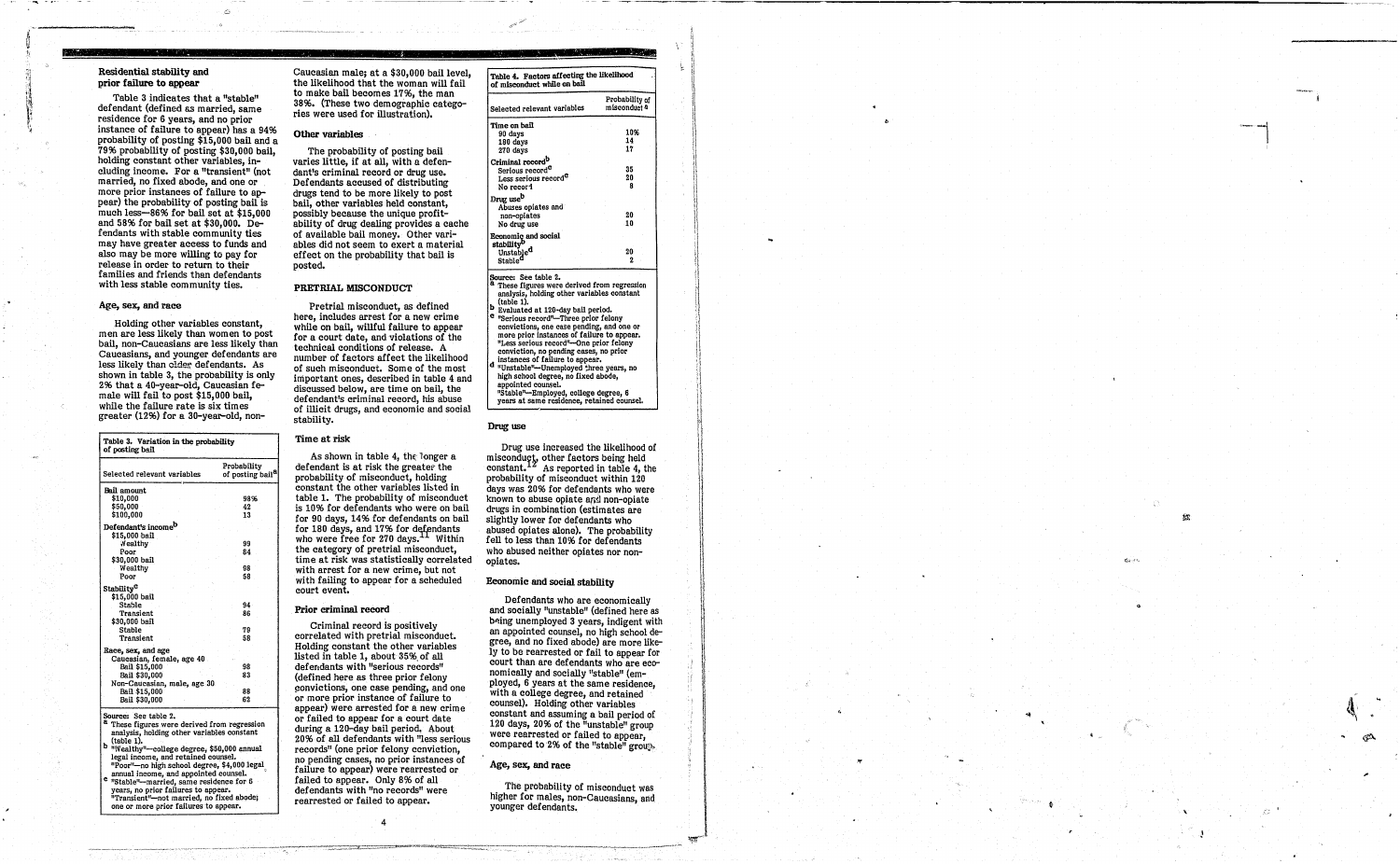*o* 

# **SENTENCING**

Table 5 shows the average sentences for four representative offense categories, according to whether the offender had been released or detained pending'trial. Defendants who are released pending trial receive shorter prison sentences than defendants who are detained. This finding<sub>3</sub>was derived from regression analysis.

#### SUMMARY

The highest bail amounts tend to be imposed on defendants accused of the most serious crimes who have extensive criminal records and weak social and economic ties. Males typically receive higher bail amounts than females. Holding other variables constant, bail amounts vary systematically across Federal district courts.

When bail is set high, defendants post bail less frequently than when it is set low. Defendants with social ties and economic stability are more likely than other defendants to post bail, holding the amount constant. The seriousness of the offense and the defendant's criminal record and use of drugs were not correlated with the probability of posting bail.

The probability of pretrial misconduct increases with the length of time a defendant is on bail; it also increases with the defendant's criminal record and use of drugs. Males, non-Caucasians, and defendants considered to be less stable socially and economically are more likely than other defendants to commit some form of pretrial misconduct.

Data in this special report were derived mainly from the Bureau of Justice Statistics integrated Federal Justice Statistics data base. Data from 1979, the most recent year for which sufficiently complete data were available, were assembled from computerized files maintained separately by several Federal criminal justice agencies. The Executive Office for u.s. Attorneys provided a computerized file on all cases handled by U.S. Attorneys in 94 Federal districts. The Administrative Office of the U.S. Courts furnished three data sets: the master file of all criminal cases terminated in Federal district courts, the computerized pretrial release interview data maintained by the pretrial services branch for interviews conducted in 13 Federal district courts, and the computerized file containing data on all probationers and parolees under the<br>supervision of Federal probation officers. The<br>Bureau of Prisons provided data on incarcerated<br>Federal offenders. The Federal Bureau of Investigation supplied criminal arrest records.

Sentence severity is greatest for defendants who were detained prior to trial.

The process of integrating disparate data files is called "matching and merging"; as the name implies, pairs of files are matched and then merged into a third file.· Records matched at rates that were general!Y higher than expected; these rates were all suitable for statistical analysis. Federal law pro $h$ ibits use of the integrated file for any purposes other than research. A more complete analysis of Federal pretrial release practices is described in the

#### The data

<sup>4</sup>U.S. Department of Justice, Bureau of Justice<br>Statistics, <u>Profile of Jall Inmates: Sociodemo-</u><br>graphic Findings from the 1978 Survey of Local<br>Jails (Washington, D.C.: Government Printing OffIce, 1980).

<sup>5</sup>H.J. Res 648, Pub. L. 98-473, 98 Stat 1837 (Oct 12, 1984), Title n, Chapter I (Bail Reform Act of 1984).  $<sup>6</sup>$ The preventive detention feature of the new legis-</sup> lation was first used on October 18, 1984, in the Southern District of New York.

<sup>7</sup>A structural model, using sequential probit<br>techniques, was used. Details of the methodology and findlags are reported in William Rhodes and Shelley Matsuba, "Pretrial Release in Federal Courts," EValuation Review 8, No.5 (October 1984): 692–704, and <u>Pretrial Release and Misconduct in the Federal Justice System</u>, forthcoming from ESS in<br>Federal Justice System, forthcoming from ESS in<br>1985. Because nonlinear regression methods were<br>used, marginal effects v other variables are held constant. Unless otherwise<br>noted, control variables are held constant at their<br>mean values.

<sup>8</sup>Judges may also place special conditions on the defendant's release (e.g., the defendant may be<br>required to seek treatment for drug abuse, avoid association with criminal peers, submit to third

party supervision, and so on). Those special. ditions are not examined here.

Bureau of Justice statistics report, "Pretrial Release and Misconduct in the Federal Justice System," forthcoming In 1985.

, • ' .. • t t t t and the state of the state of the state of the state of the state of the state of the state

#### **REFERENCES**

<sup>9</sup>In Federal courts, the defendant may have two<br>reviews of his bail status. In addition, he may appeal the decisions made in the review hearings. About 10% of all defendants use the review and appeal process.

10<sub>A</sub> range rather than a single average resulted from the way that the variable "penalty" was coded. The penalty reflected both the maximum prison term and the maximum fine that could be imposed following conviction. for the most serious crime (indicated by the possible sentence) among<br>the convicting charges. Because there is a range of<br>possible fines associated with a specific maximum prison term, the estimated bail amount itself was also reported as a range.

 $11$ Questions of causality arise when interpreting the correlation between time at risk and the probability of misconduct. The inference drawn above is that longer periods at risk increase the likelihood of misconduct, but other interpretations might be court processing, especially if the defendant<br>absconds. A standard statistical technique, the use of an "instrument variable" was employed to reduce<br>the confounding influence of this latter reverse the confounding influcnce of this latter reverse correlation, leading to the conclusion that time at risk may have an independent, causal effect on

1These findings are based on data provided by the Pretrial Services Branch of the Probation Division of the Administrative Office of the U.S. Courts for 13 Federal districts processing about 25% of all Federal felonies and misdemeanors terminated during 1979. These statistics relate to defendants in these 13 Districts who were interviewed by Pretrial Service agents, totaling roughly 65% of all defendants. The number of cases overall was 6,403 broken down by Federal district as follows:<br>Arkansas Fastern, 113 Missouri Western, 284 Arkansas Eastern, 113 Missouri Western, 284 California central, 1,077 New York Eastern, 785 New York Southern, 916<br>Ohio Northern, 86 Georgia Northern, 183<br>Illinois Northern, 783<br>Kentucky Western, 258 Kentucky Western, 258 Pennsylvania Eastern, 280<br>Maryland, 571 Texas Northern, 367 Texas Northern, 367 Michigan Eastern, 700

2 Wayne Thomas, Beil Reform in America (Berkeley: Un:verslty of Califorma Press, 1976) and Lee S. Freeman, "The Evolution of Beil Reform," Policy Sciences 7 (1976).

<sup>3</sup>Mary A. Toborg, <u>Pretrial Release: A National</u><br>Evaluation of Practices and Outcomes (Washington,<br>D.C.: National Institute of Justice, 1982), Phase II Report, Series 3, Number 2: pp. 6, 16, and 20. The jurisdictions covered by this study were: Baltimore City, MD; Baltimore County, MD; Washington, DC;<br>Dade County (Miami), FL; Jefferson County<br>(Louisville), KY; Pima County (Tucson), AZ; Santa<br>Cruz County, CA; and Santa Clara County (San<br>Jose), CA. An important pompilation o release findings is contained in Donald E. Pryor and<br>Walter F. Smith, <u>Pretrial Issues: Significant</u><br>Research Findings Concerning Pretrial Release,<br>Pretrial Services Resource Center, Vol. 4, No. 1, February 1982, which generally supports the National Institute's findings.

| Table 5. Impact of pretrial detention on sentence length                                                                                                  |                                    |                    |                                                                                                                                                                              |                     |  |
|-----------------------------------------------------------------------------------------------------------------------------------------------------------|------------------------------------|--------------------|------------------------------------------------------------------------------------------------------------------------------------------------------------------------------|---------------------|--|
|                                                                                                                                                           | Sentence length for conviction on: |                    |                                                                                                                                                                              |                     |  |
| Defendants                                                                                                                                                | Bank<br>robbery                    | Fraud              | Forgery                                                                                                                                                                      | Drug<br>offenses    |  |
| <b>Pretrial status</b><br>Released<br>Detained                                                                                                            | 91.2 months<br>125.8               | 7.6 months<br>19.7 | 9.5 months<br>24.3                                                                                                                                                           | 29.8 months<br>55.3 |  |
| Average for all defendants <sup>a</sup>                                                                                                                   | 115.1                              | 8.0                | 11.3                                                                                                                                                                         | 34.1                |  |
| Source: See table 2. Findings based on<br>regression analysis.<br>Tabulations were limited to convicted<br>a<br>defendants who were interviewed in the 13 |                                    |                    | districts with pretrial service agencies.<br>Thus, averages differ slightly from those<br>reported in BJS Special Reports based on<br>the full Federal integrated data base. |                     |  |

perspectives, NCJ-93872, 1/85 The Nationa! Crime Survey: Working papers, vol. I: Current and historical perspectives,

NCJ-75374, 8/82 voi. il: Methological studies, NCJ-90307, 12/84 Crime against the elderly in 26 cities,

NCJ-76706, 1/82 The Hispanic victim, NCJ-69261, 11-81 Issues in the measurement of criter,

1974-77, NCJ-70944,6/81 Restitution to victims of personal and household

crimes, NCJ-72770, 5/81 Criminal victimization of New York State reSidents, 1974'77, NCJ·66481, 9/80

The cost of negligence: Losses from preventabie househoid bUrglaries, NCJ'53527, 12/79 Rape victimization in 26 American cities,

Criminal victimization in urban schools, NCJ-56396, 8/79

U.S. Department of Justice Bureau of Justice Statistics

Sentencing practices in 13 States, NCJ-95399. 10/84

5

#### **Corrections**

12Drug use was inferred from pretrial release interviews that rely on self reports, but the offender's response is verified routinely with family, friends, and drug abuse clinics.

13 Questions of causation arise when interpreting the correlation between sentence length and pre-<br>trial status. The interpretation made here is that pretrial detainees receive harsher sentences be- cause of their pretrial detention, holding other variables constant. Another explanation is that judges tend to detain defendants who are expected to receive long prison terms If convicted. Instrument variable techniques were used to reduce the<br>confounding influence of this latter reverse cor-<br>relation.

Bureau of Justice Statistics Special Reports are prepared by BJS staff and are edited by Joseph M. Bessette, deputy director for data analysis. Marilyn Marbrook, publications unit chief, administers their production, assisted by Millie Baldea and Joyce M. Stanford. This report was written by William Rhodes, INSLAW, Inc., under the direction of Carol G. Kaplan, chief, Federal statistics and information policy branch, and was edited by Benjamin H. Renshaw, deputy director for management.

January 1985, NCJ-96132

.- <sup>~</sup>,,'.... . " "' .. I' "~~\r •• , t / ( }I :"! ~.' . ~.

**Bureau of Justice Statistics reports**  (revised December 1984)

Call toll-free 800-732-3277 (local 251-5500) to order BJS reports, to be added to one of the BJS mailing lists, or to speak to a reference specialist in statistica at the Justice Statistics Clearinghouse. Naiional CrimInal Justice Reference Service, Box 6000, Rockville. MD 20850. Single copies of reports are free; use NCJ.number to order. Postage and handling are charged for bulk orders of single reports. For single copies of multiple titles, up to 10 titles are free; 11-40 titles \$10; more than 40. \$20; libraries call for special rates.

Public-use tapes of BJS data sets and other criminal justice data are available from the Criminal Justice Archive and Information Network, P.O. Box 1248. Ann Arbor, Mi 48106 (313-764-5199).

#### National Crime Survey

Criminal victimization in the U.S.: 1982 (final report). NCJ·92820. 11/84 1973-82 trends, NCJ-90541. 9/83 1981 (final report), NCJ-90208 1980 (final report), NCJ-84015. 4/83 1979 (final report). NCJ'76710, 12/81

BJS special reports: The economic cost of crime to victims, NCJ-93450, 4/84 Family violence, NCJ·93449, 4/84

BJS bulletins:

Criminal victimization 1983, NCJ'93869, 6/84 Households touched by crime, 1983, NCJ· 9365B,5/84 Violent crime by strangers. NCJ-80829, 4/82

Crime and elderly, NCJ-79614, 1/82 Measuring crime, NCJ-75710, 2/81 Victimization and fear of crime: World

NCJ-74682.10/81 Criminal victimization of California residents,

NCJ-55878, 8/79

*Washington, D.C 20S31* 



BJS bullelins and special reporls:

- Prison admissions and releases 1981, NCJ·95043, 9/84 Capital punishment 1983, NCJ-93925, 7/84 Time served in prison, NCJ·93924, 6/84 Prisoners in 1983, NCJ'85861, 12/82
- Prisoners in State and Federal institutions on , Dec. 31, 1982 (final), NCJ'93311, 12/84 Dec. 31,.1981 (final), NCJ-86485, 7/83 Capital punishment 1982 (final), NCJ-95133, 11/84
- Capital punishment 1981 (final), NCJ'86484, 5/83
- 1979 survey of Inmales of State correctional facilities and 1979 census of Stale correctional facilities:
- **BJS** special reports: Career patterns in crime, NCJ'88672, 6/83 BJS bulletins:
- Prisoners and drugs, NCJ-87575, 3/83 Prisoners and alcohol, NCJ'86223, 1/83 Prisons and prisoners, NCJ-80697, 2/82 Veterans in prison, NCJ-79232, 11/81
- Census of *Jails and survey of Jail inmates*: The 1983 Jail census (BJS builetin), NCJ'95536, 11/84
- Jail inmates 1 982 (BJS bulletin), NCJ-87161, 2/83 Census of jails, 1978: Data for individual jails, vols. HV, Northeast, North Central, South, West, NCJ-72279-72282, 12/81
- Profile of jail inmates, 1978, NCJ-65412, 2/81 Census of jails and survey of jail inmates, 1978, preliminary report, NCJ'55172, 5/79
- Parole and probation
- **BJS** bulletins:
- Probation and parole 1983, NCJ-94776,<br>9/84 9/84 .
- Setting prison terms, NCJ-76218, 8/83 Characteristics of persons entering parole during 1978 and 1979, NCJ-87243, 5/83
- Characteristics of the parole population, 1978, NCJ-66479,4/81
- Parole in the U.S., 1979, NCJ·69562,3/81

# **Courts**

- BJS bulletin:
- Case filings in State courts 1983, NCJ'95111, 10/84 •
- **BJS** special reports:
- Criminal defense systems: A national survey, NCJ-94630, 8/84
- Habeas corpus, NCJ-92949, 3/84
- Case filings in State courts 1983, NCJ·95111, 10/84
- State court caseload statistics, 1977 and 1981, NCJ'87587, 2/83
- The prosecution of folony arrests, 1979, NCJ-86482,5/84
- State court organization 1980, NCJ-76711, 7/82 State court model statistical dictionary, NCJ-62320, 9/80
- A cross-city comparison of felony case processing, NCJ-55171, 7/79
- Official Business
- Penalty for Private Use \$300

### Expenditure and employment

- Justice expenditure and employment in the U.S., 1971-79, NCJ-92596 11/84
- Justice expenditure and employment in the U.S., 1979 (!..al report), NCJ-87242, 12/83
- Privacy and security
- Computer crime:
- Electronic fund transfer and crime, NCJ·92650, 2/84
- Computer security techniques,
- NCJ'84049,9/82
- Electronic fund transfer systems and crime, NCJ·83736. 9/82
- Legislative resource manual, NCJ·78890, 9/81 Expert witneos manual, NCJ'77927, 9/81 Criminal justice resource manual, NCJ·61550, 12/79
- Privacy and security of criminal history information:
- A guide to research and statistical use, NCJ-69790, 5/81
- A guide to dissemination, NCJ·40000, 1/79 Compendium of State legislation:
- NCJ·48981, 7178 1981 supplement, NCJ'79652, 3/82
- Criminal justice information policy:
- Victim/witness legislation: An overview, NCJ·94263, 12/84
- Information policy and crime control strategies (SEARCH/BJS conference), NCJ-93926, 10/84
- Research access to criminal justice data. NCJ·84154, 2/83
- Privacy and juvenile justice records, NCJ·84152, 1/83
- Survey of State laws (BJS bulletin), NCJ·80836, 6/82
- Privacy and the private employer. NCJ-79651,11/81
- General
- BJS bulletins:
- Bank robbery: Federal offenses and offenders. NCJ·94630,8/84
- Federal drug law violators, NCJ-92692 2/84
- The severity of crime, NCJ·92326, 1/84
- The American response to crime: An overview of criminal justice systems, NCJ-91936, 12/83 Tracking offenders, NCJ-91572, 11/83
- Victim and witness assistance: New State
- laws and the system's response, NCJ'87934, 5/83 Federal justice statistics, NCJ-80814, 3/82
- BJS telephone contacts, NCJ.g5505, 10/84 How to gain access to BJS data (brochure),
- BC{)00022, 9/84
- Sourcebook of criminal justice statistics, 1983, NCJ-91534,10/84
- Information policy and crime control strategies, NCJ·93926, 10/84
- Proceedings of the 2nd workshop on law and justice statistics, 1984, NCJ-93310, 8/84
- Report to the nation on crime and justice: The data, NCJ-87068, 10/83

Postage and Fees Paid U.S. Department of Justice Jus 436 THIRD CLASS BULK RATE



فتص